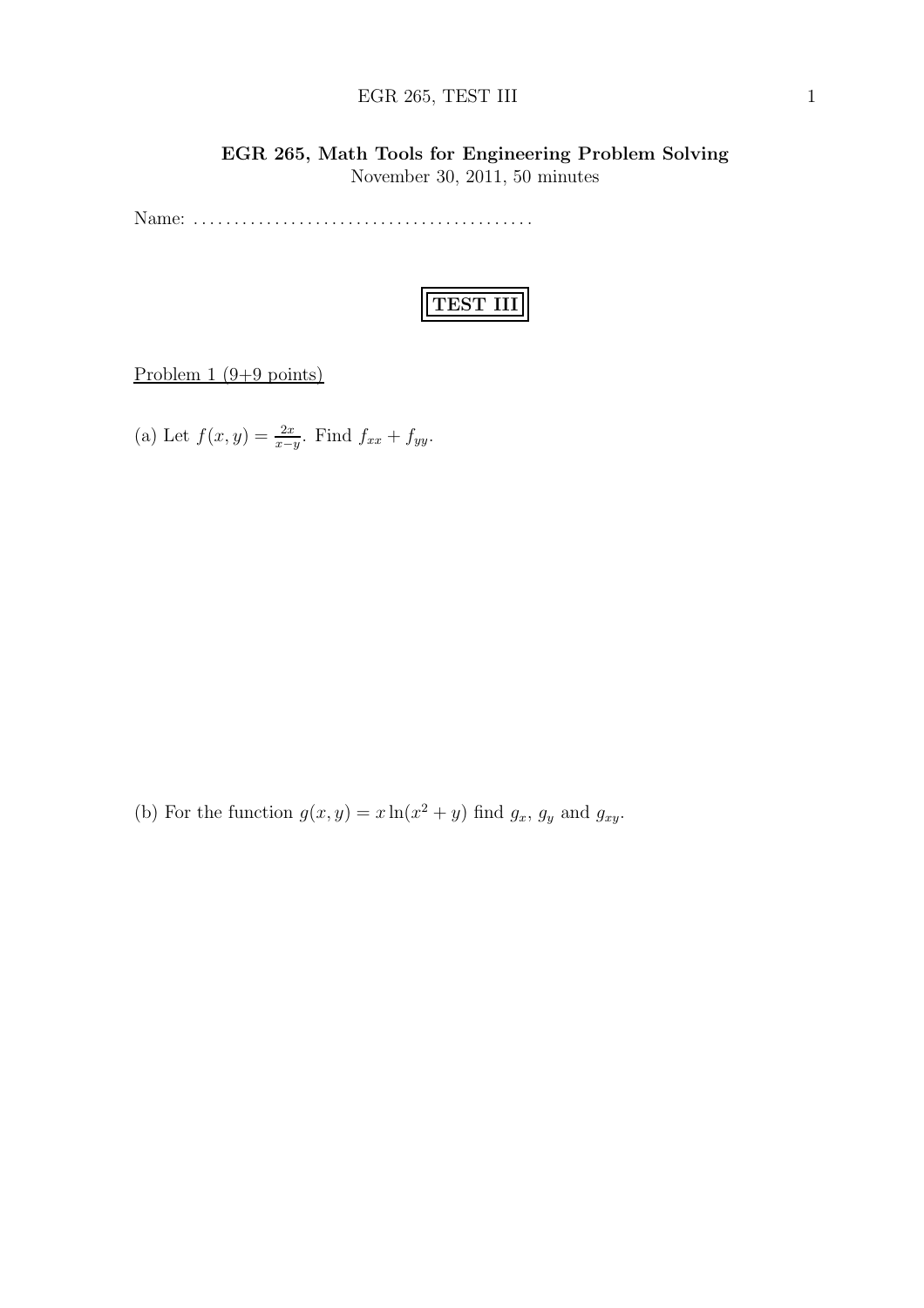### Problem 2 (9+9 points)

(a) For the function  $h(x, y) = e^{(x^4 + y^2)}$  find its direction **and** rate of steepest descent at the point  $P(1, 2)$ .

(b) Find the directional derivative of  $h(x, y)$  at  $P(1, 2)$  in the direction of the vector from  $P(1, 2)$  to  $Q(4, -2)$ .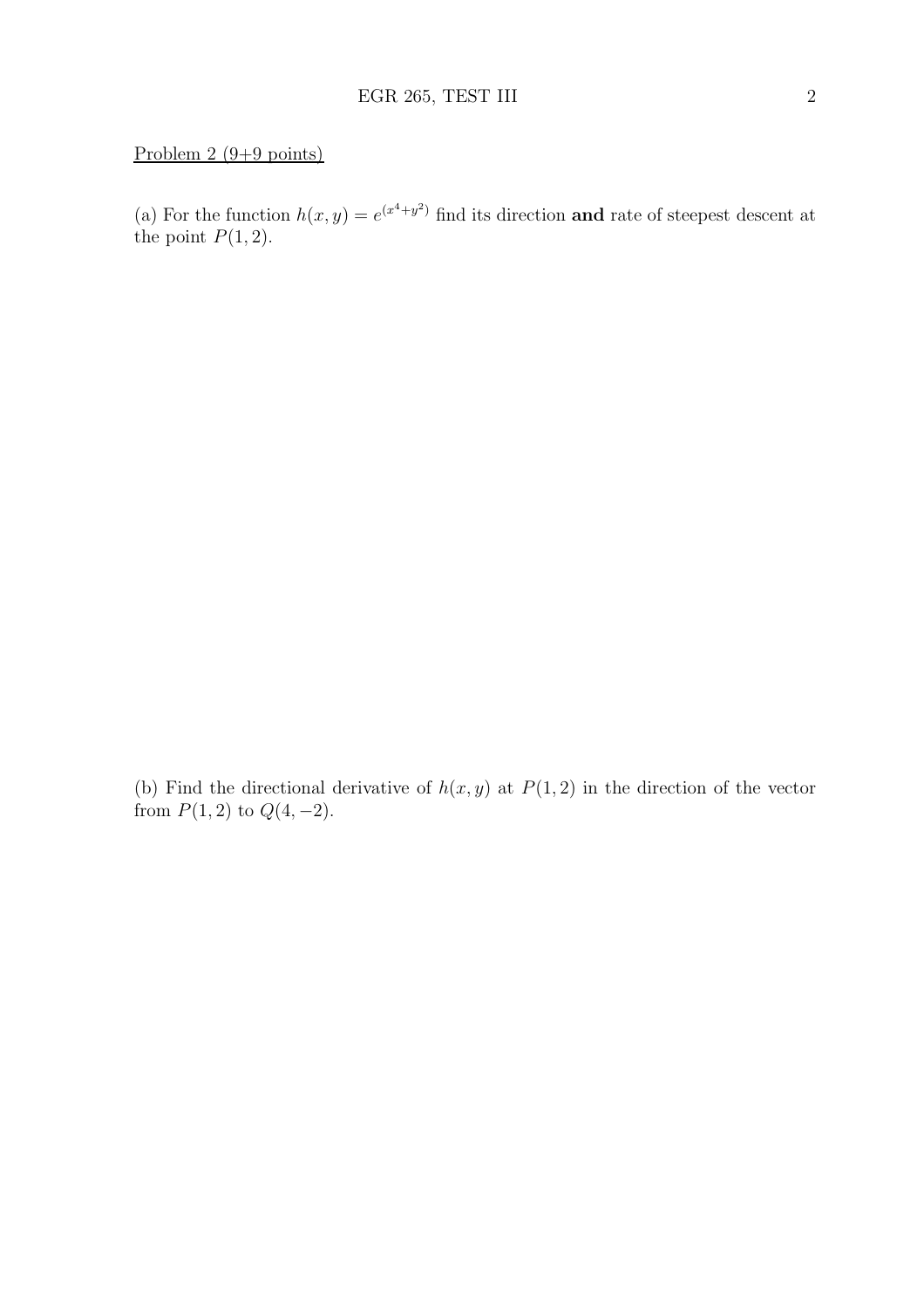### Problem 3 (12+6 points)

(a) Find an equation for the tangent plane to the graph of  $z = xy + cos(x - y) + 1$  at the point  $(\frac{\pi}{2}, 0, 1)$ .

(b) Also, find parametric equations for the normal line to the graph of  $z = xy + \cos(x - y)$  $y) + 1$  at  $(\frac{\pi}{2}, 0, 1)$ .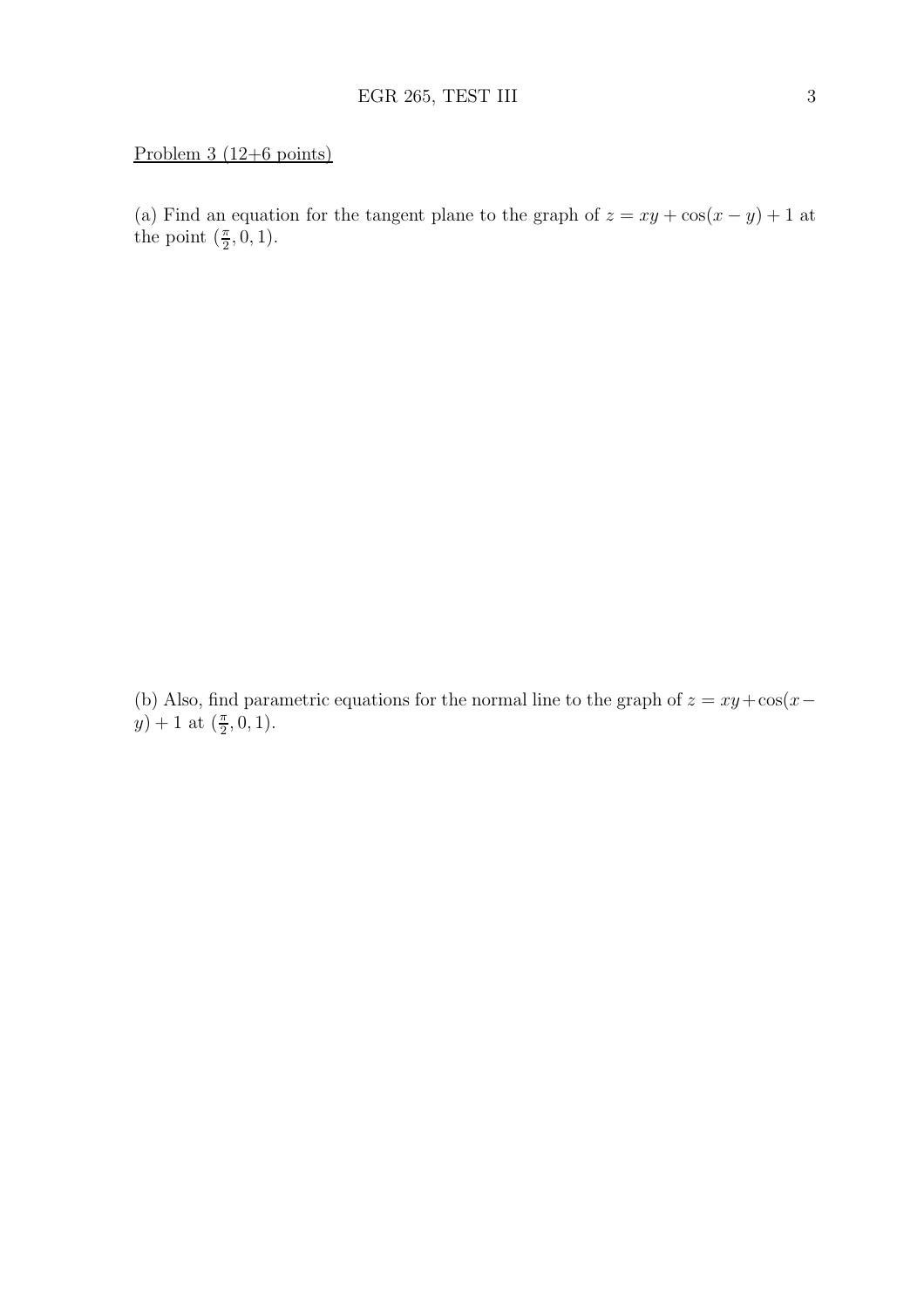### Problem 4 (12 points)

Evaluate  $\int_C x^3 y ds$ , where C is a quarter of a unit circle parametrized by  $x = \cos(t)$ , and  $y = \sin(t)$ ,  $0 \le t \le \frac{\pi}{2}$  $\frac{\pi}{2}$ .

Problem 5 (12 points)

Find the work done by the force field

$$
F(x,y) = \frac{\ln(x)}{x}\mathbf{i} - x\sqrt{y}\mathbf{j}
$$

along the curve C given by the graph of  $y = x^2$ ,  $1 \le x \le 2$ .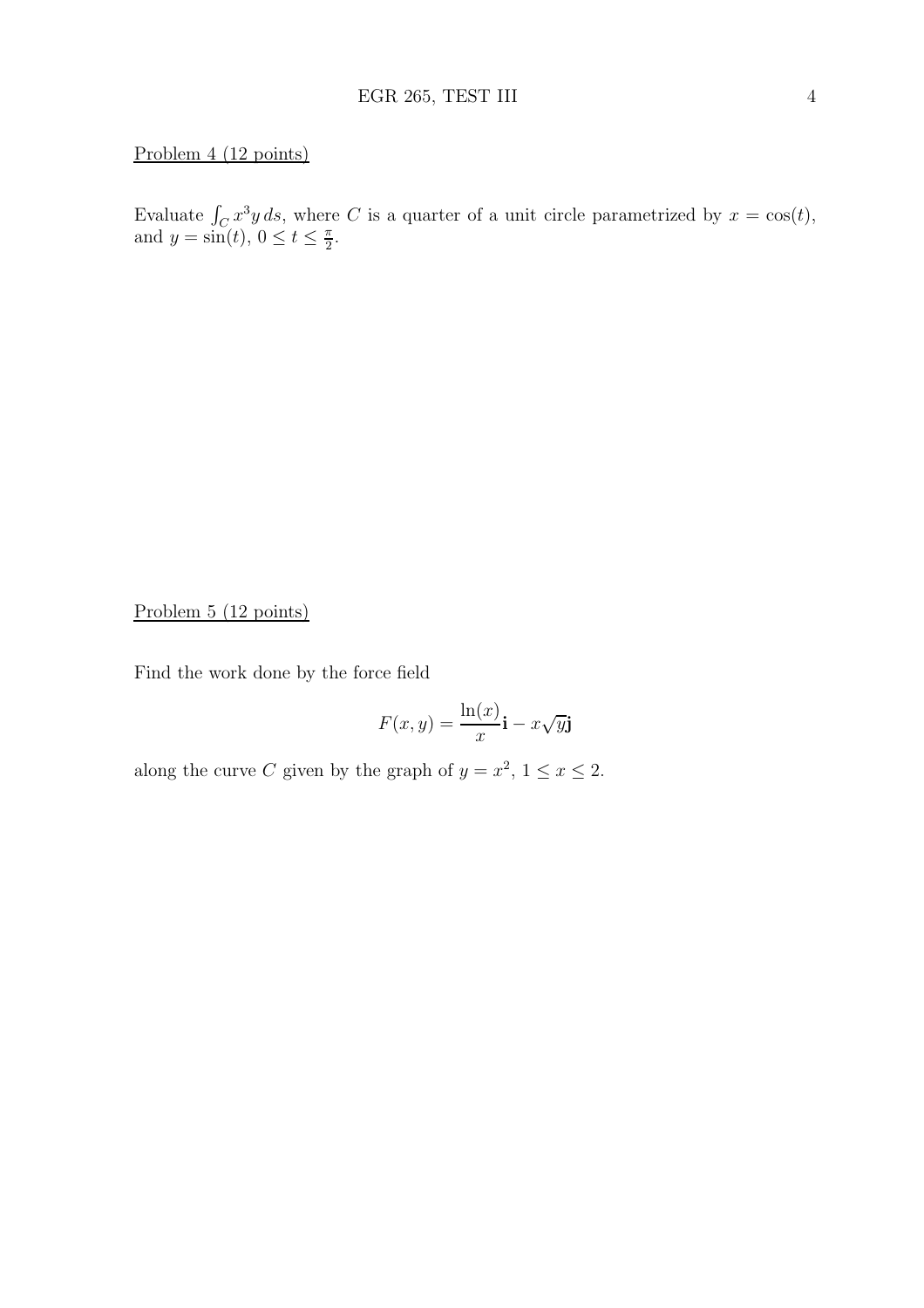### Problem  $6(5+5 \text{ points})$

Determine for each of the following force fields if it is conservative.

(a) 
$$
F(x, y) = y^2 \sin(x) \mathbf{i} + \frac{y^3}{3} \cos(x) \mathbf{j}
$$

(b) 
$$
F(x, y) = (e^x + xy^2)\mathbf{i} + (x^2y + e^y)\mathbf{j}
$$

Problem 7 (12 points)

For the conservative force field  $F(x, y)$  from Problem 6 find a potential function  $\phi(x, y)$ and calculate the work done by the force field along the curve traced by the vector function  $\mathbf{r}(t) = (1 + t^2)\mathbf{i} + t\sqrt{t}\mathbf{j}, 0 \le t \le 1.$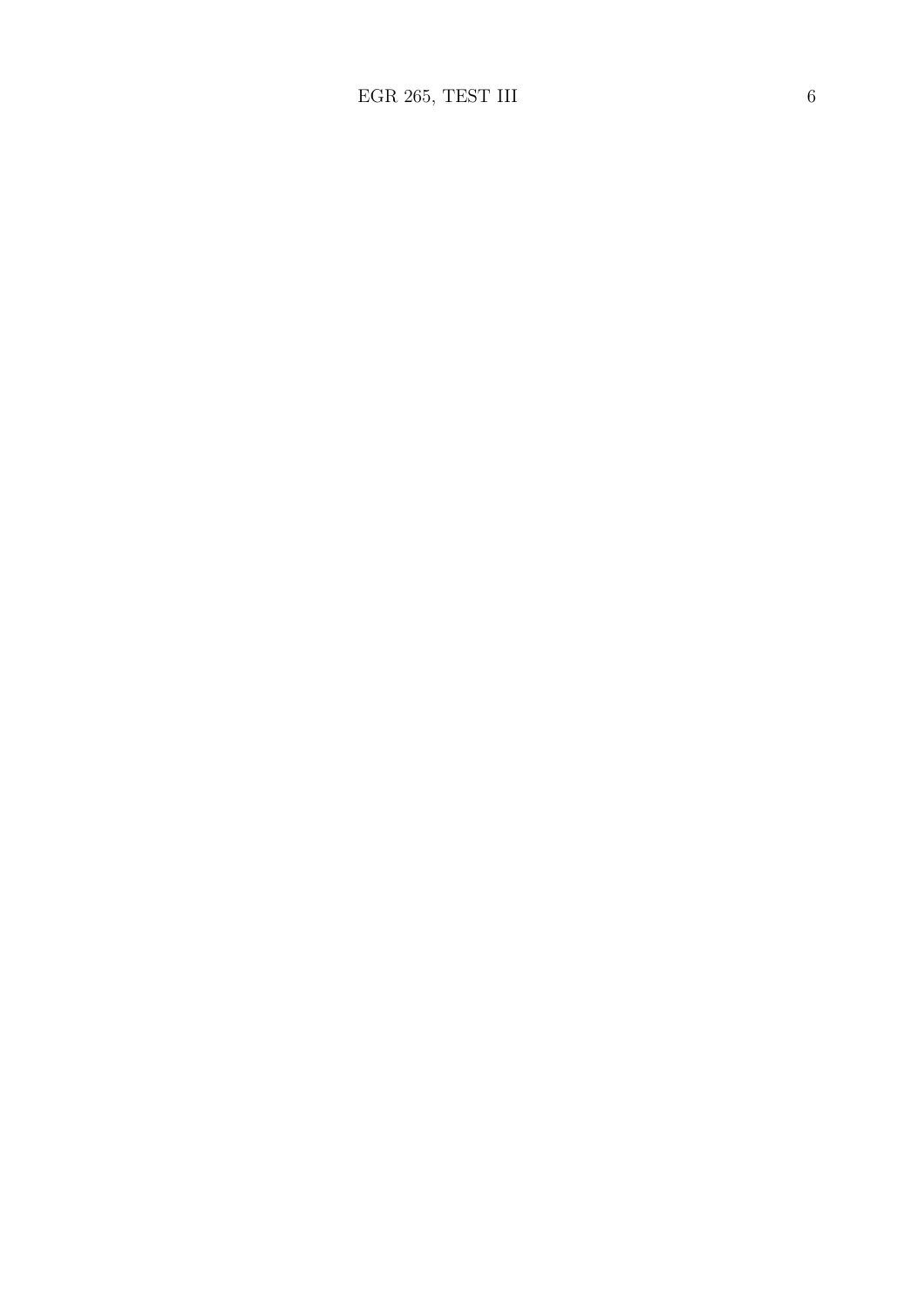# Scratch Paper